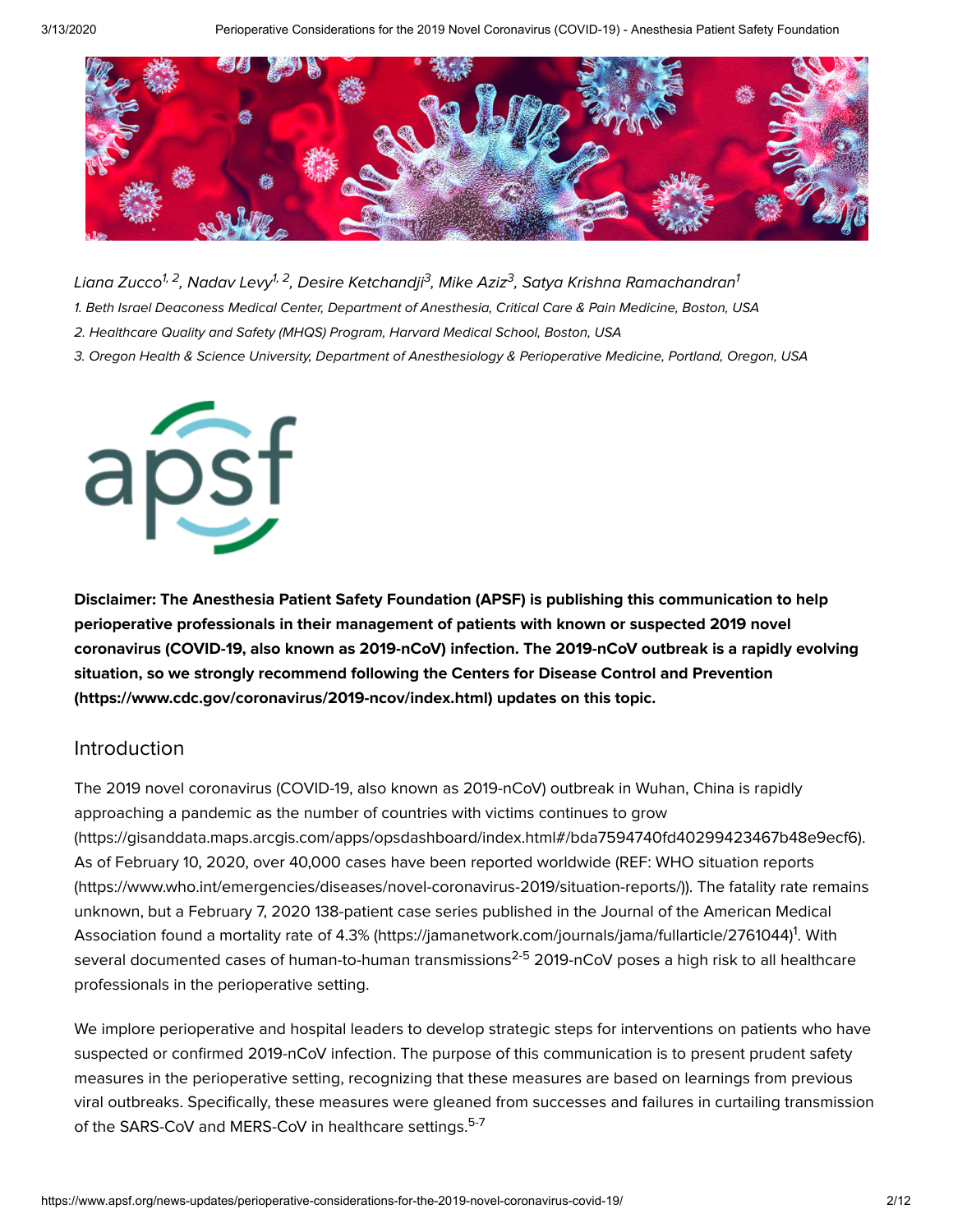## 2019-nCoV Pathogen Transmission

Pathogen transmission can occur via inhalation of infected respiratory droplets, in particular if the exposure of droplets is within close proximity (6 feet) and also includes contact with mucous membranes. It remains unclear if transmission can occur from direct or indirect contact with contaminated surfaces, however this may predispose to subsequent self-inoculation and/or transmission. It has been shown that another coronavirus, the SARS-CoV, was able to survive for 24 hours outside of the body, so at this time similar assumptions are being made regarding the 2019-nCoV.<sup>6, 7</sup>

Preventing transmission of the 2019-nCoV remains the most effective public health effort to lessen its impact. This effort involves rapid identification of cases, tracing of contacts, isolation/quarantine of infected/exposed individuals, and supportive care. Hospital-wide guidelines should be available for healthcare professionals to manage possible exposure to the virus in the perioperative setting in addition to the more commonly considered sites such as the emergency room, critical care units, and ambulatory clinics.

We recognize the perioperative setting as a site for possible unrecognized exposure to 2019-nCoV. It is therefore imperative to implement measures to mitigate perioperative transmission. As we learned from the SARS-CoV outbreak in 2002 in Toronto, nosocomial transmission represents a serious threat to health care systems and poses a significant burden on hospital systems and communities. $^7$ 

## What we learned from SARS-CoV and MERS-CoV outbreaks

The majority of SARS-CoV and MERS-CoV cases were associated with nosocomial transmission in hospitals<sup>7</sup> and associated with the use of aerosol-generating procedures in patients with respiratory diseases. This places healthcare workers (HCW) including anesthesia professionals, intensivists, and nurses at a significant risk given the likelihood for a potential interface with droplets, sputum, or bodily fluids while performing routine procedures such as airway management.

During the outbreak of SARS-CoV in Toronto, despite existing safety protocols, half of all SARS-CoV cases were in HCWs, of which three died<sup>8</sup>. HCWs in Toronto that were at greatest risk of becoming infected were those involved in manipulating the airway or exposed to aerosolized pathogens via nebulizers, CPAP, BiPAP, or high flow nasal oxygen therapy. The SARS-CoV HCW infected cases from the Toronto outbreak occurred following the intubation of SARS-CoV infected patients on ICU, often when more than one attempt at intubation was required, and when more than three people were in the room.<sup>9, 10</sup> Improved measures and adherence to PPE reduced transmission during the second SARS outbreak.

To protect and ensure the safety of health care workers and by extension patients by preventing nosocomial transmission of the novel coronavirus, a coordinated effort with full hospital support must be implemented.

## Pathogen Transmission & the Anesthesia Work Environment

Within the operating room, the anesthesia work environment allows for numerous surfaces that can harbor droplets thus serving as reservoirs for the virus if proper droplet precautions or proper decontamination processes are not followed.

As noted previously, processes that favor aerosolization of sputum in infected and potentially infected individuals in the perioperative setting represents a potential source of exposure to HCW. For the anesthesia professional and intensivist, the time period which represents the highest risk of exposure involves direct contact with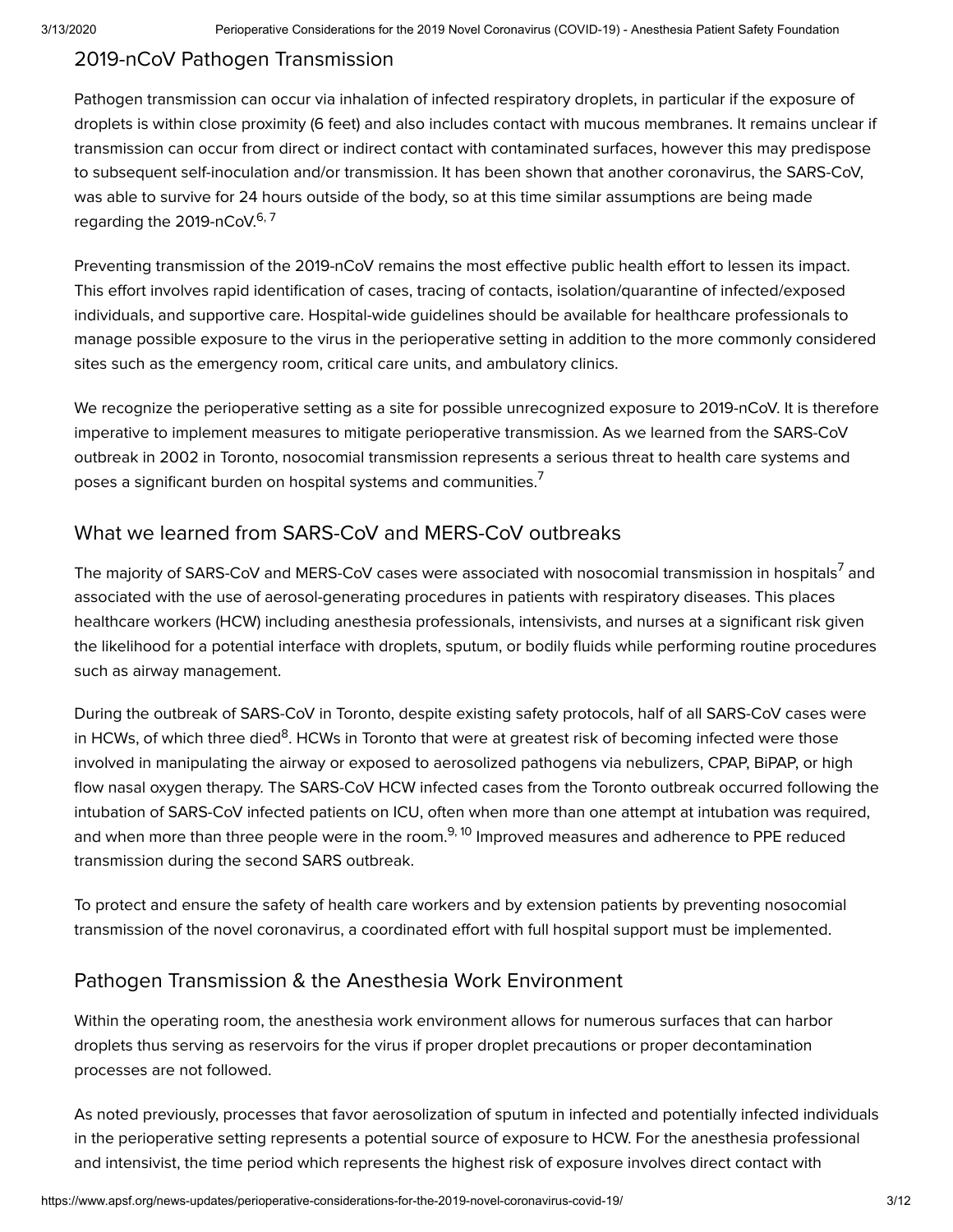respiratory droplets during airway management primarily during **intubation** and **extubation.<sup>11, 12</sup> F**urthermore, inadequate personal protective equipment (PPE), improper use of PPE, and poor hand hygiene are potential factors that can lead to transmission to the bedside HCW.<sup>13</sup>

## Recommendations for Standard Practice in the Anesthesia Work Environment by APSF

As there are unconfirmed reports of transmission before symptoms are showing and given the rapid spread, it may be challenging to identify and isolate patients carrying the virus. We, therefore, recommend an escalation of standard of practice during airway management **for all patients** to reduce exposure to secretions.

## **Hand Hygiene:**

Frequent hand washing is the single most important hygiene measure in protection against cross infection and must be actively enforced<sup>9</sup>. Alcohol -based hand wash gels should be located on or near every anesthesia workstation. Hand hygiene (HH) should be meticulously performed according to standard guidelines, specifically after removing gloves; after contact with soiled or contaminated areas; before touching the anesthesia machine, the anesthesia cart or its contents and after every contact with the patient (e.g.: placement of thermometer, nasogastric tube)

## **Personal Protective Equipment:**

Personal protective equipment (PPE) should be available for all providers. Providers and their organizations should review protocols for correct donning and doffing PPE. Consider conducting mock intubation/extubation drills using PPE in a real environment (in situ). This is an opportunity to promote correct use of PPE among providers and to identify barriers to adherence. Consideration should be taken to avoid "rescue like" crash intubations where PPE cannot be fully adhered to, at the organizational level. **We suggest a lowered threshold for planning elective or semi-elective intubations in relevant cases. Given the risk of transmission with noninvasive ventilation, we recommend proceeding early directly to endotracheal intubation in patients with acute respiratory failure.**

N95 masks fulfill the filtering efficiency criteria of the National Institute for Occupational Safety and Health (NIOSH) and are approved for protection against droplet and airborne transmission of 95% of particles greater than 0.3 microns in size. N95 masks, which must be fit tested, are believed to offer protection against the contact and droplet spread of the coronavirus. **At a minimum, N95 masks should be used for all known or suspected cases of 2019-nCoV, as well as for any asymptomatic "open airway'' cases, e.g.: interventional pulmonology procedures. A powered air-purifying respirator (PAPR) provides superior protection and may be warranted for airway procedures in patients with known or suspected 2019-nCov given prior cases of HCW infection with SARS-CoV using N95 masks.**

Disposable OR caps and beard covers should be properly worn to reduce the risk of contaminating hands by touching hair which may have been exposed to droplets. Disposable fluid-resistant long-sleeved gowns, goggles and disposable full-face shields are recommended for frontline medical staff at risk of exposure. **Hand washing is essential before and after donning or doffing PPE.**

#### **Airway manipulation (Intubation and Extubation):**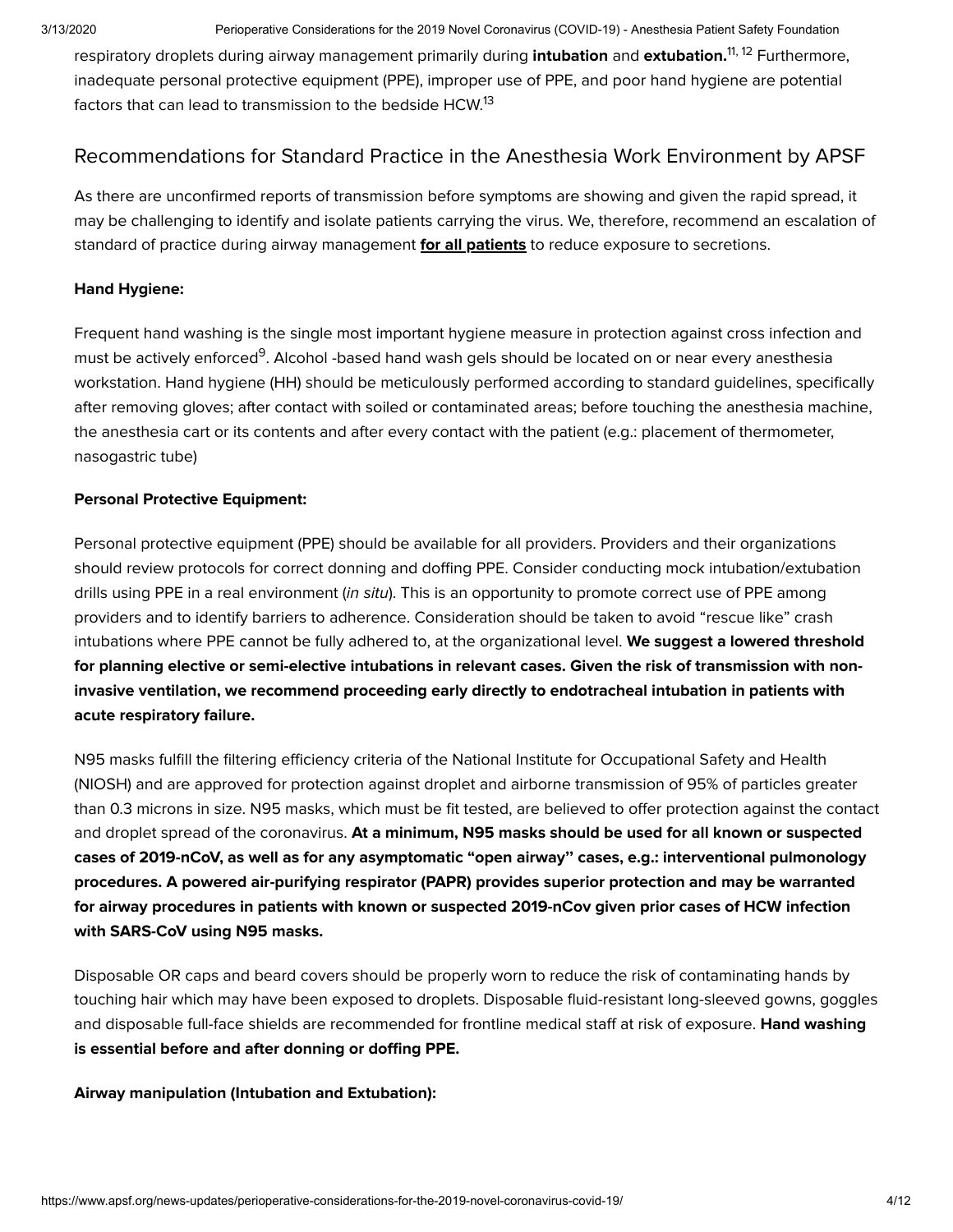Prior to intubation, protect yourself by donning the appropriate gloves, facemask/PAPR, eye shield and gown. Prepare your intubating equipment next to the patient, and plan for its disposal, in order to limit the distance of travel of contaminated equipment. Use double gloving technique during intubation. Use the outer gloves to sheath the laryngoscope blade and change the inner gloves as soon as possible afterward. $^{\rm 11}$ 

During extubation maintain strict HH, wear a mask with a face shield and carefully dispose of contaminated equipment. Limit the number of staff members present for intubations/extubations to reduce the risk of unnecessary exposure.

Strongly consider prophylactic antiemetics to reduce the risk of vomiting and possible viral spread. $^9$ 

## **Recommendations for Airway Management in a Patient with Suspected Coronavirus (2019-nCoV) Infection**

Adapted from: Kamming, Gardam and Chang; BJA 2003

## **General Precautions:**

- . Confirmed or suspected 2019-nCoV infected cases should NOT be brought to holding or PACU areas. A designated OR should be allocated for such cases and signs posted on the doors to minimize staff exposure. Infected cases should be recovered in the operating room or transferred to ICU into a negative pressure room. Ensure a high quality HMEF (Heat and Moisture Exchanging Filter) rated to remove at least 99.97% of airborne particles 0.3 microns or greater is placed between the endotracheal tube and reservoir bag during transfers to avoid contaminating the atmosphere.
- . YOUR personal protection is a priority. Personal protective equipment (PPE) should be available to all providers to ensure airborne/droplet/contact isolation precautions can be achieved. Plan ahead in order to allow sufficient time for staff to apply PPE and barrier precautions. Careful attention is required to avoid selfcontamination.

#### **During Airway Manipulation:**

- . Apply a fit-tested disposable N95 respirator or a Powered Air-Purifying Respirator (PAPRs), goggles, gowns, gloves and protective footwear. Apply the double glove technique. Apply standard monitoring to the patient, as you would for any induction of anesthesia.
- . Designate the most experienced anesthesia professional available to perform intubation, if possible. Avoid trainee intubations of sick patients during this time.
- . Avoid awake fiberoptic intubation unless specifically indicated. Atomized local anesthetic will aerosolize the virus. Consider using a video-laryngoscope to improve intubation success.
- . Prepare to preoxygenate for a minimum of 5 minutes with 100% oxygen and perform a rapid sequence induction (RSI) in order to avoid manual ventilation of patient's lungs and potential aerosolization of virus from airways.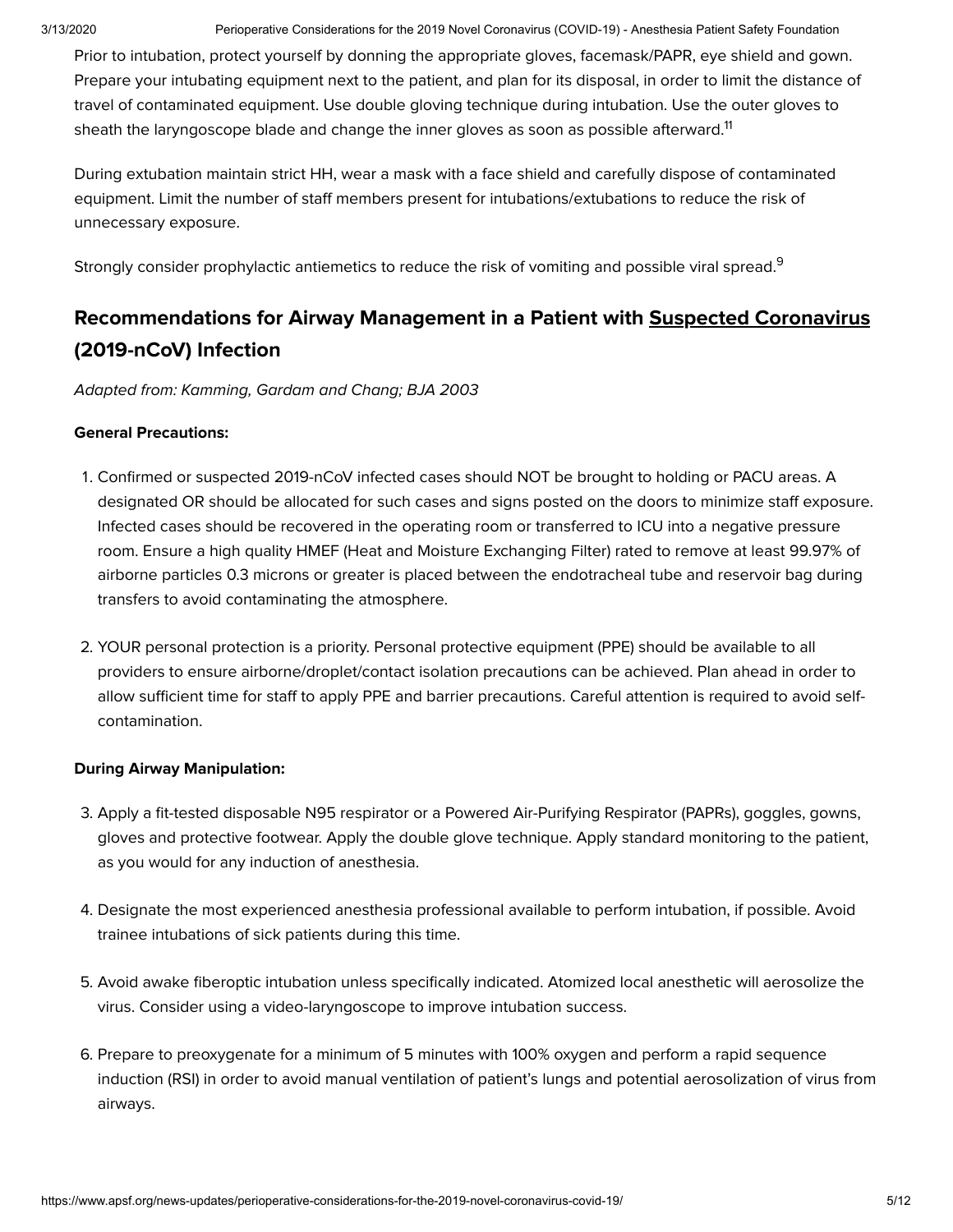- . Perform an RSI (ensure a skilled assistant is available to perform cricoid pressure) or a modified RSI as clinically indicated. If manual ventilation is required, apply small tidal volumes.
- . Ensure the placement of a high quality HMEF (Heat and Moisture Exchanging Filter) rated to remove at least 99.97% of airborne particles 0.3 microns or greater in between the facemask and breathing circuit or in between facemask and reservoir bag.
- . Re-sheath the laryngoscope immediately post intubation (**double glove technique**). Seal ALL used airway equipment in a double zip-locked plastic bag. It must then be removed for decontamination and disinfection.
- 10. After removing protective equipment, remember to avoid touching your hair or face before washing hands.

**Download Infographic PDF [\(https://www.apsf.org/wp-content/uploads/news-updates/2020/apsf-coronavirus](https://www.apsf.org/wp-content/uploads/news-updates/2020/apsf-coronavirus-airway-management-infographic.pdf)airway-management-infographic.pdf)**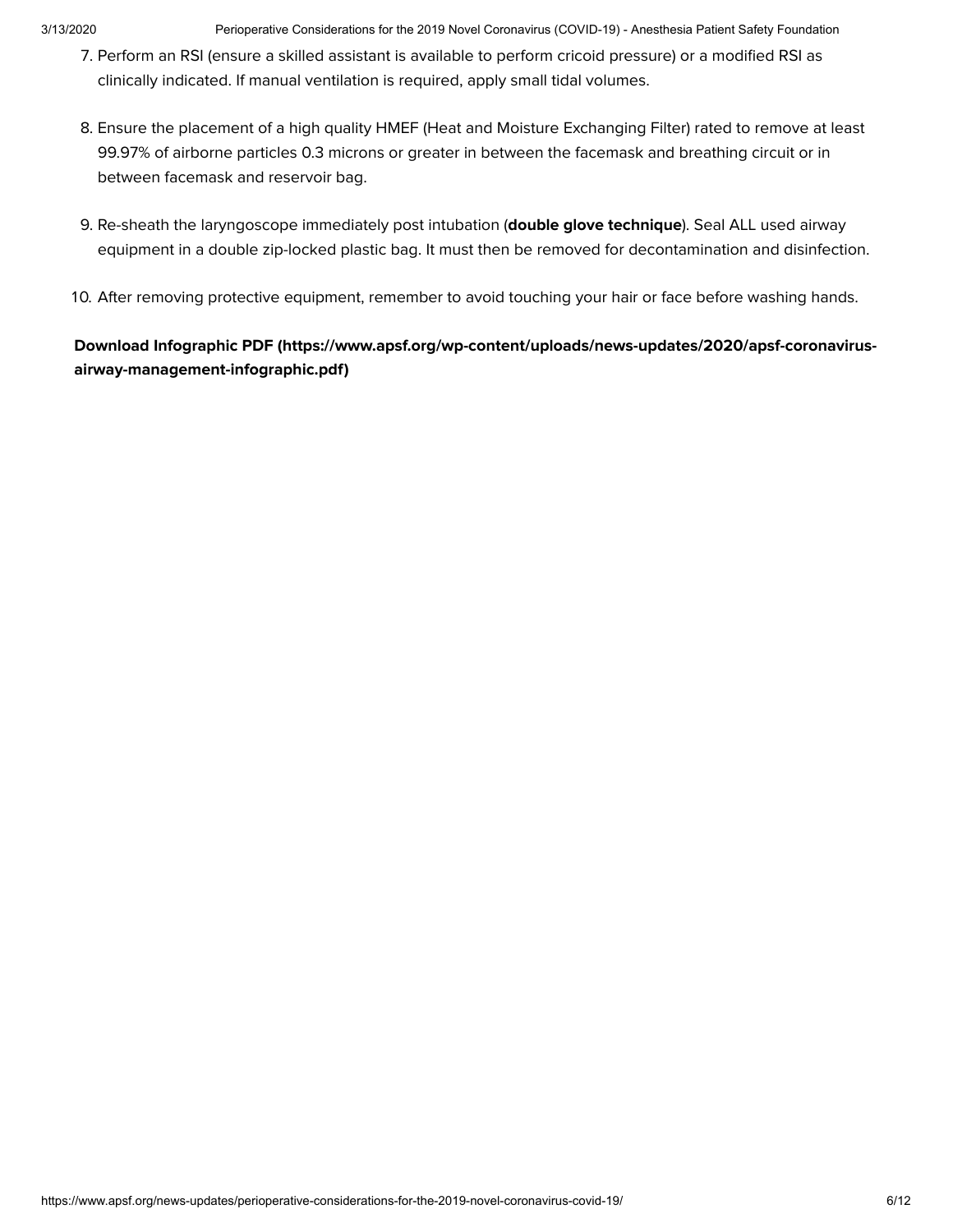# Recommendations for Airway Management in a Patient with **Suspected Coronavirus (2019-nCoV) Infection**

Liana Zucco<sup>1, 2</sup>, Nadav Levy<sup>1,2</sup>, Desire Ketchandji<sup>3</sup>, Mike Aziz<sup>3</sup>, Satya Krishna Ramachandran<sup>1</sup> 1.Beth Israel Deaconess Medical Center Dept Anesthesia, Critical Care & Pain Medicine, Boston, USA 2. Healthcare Quality and Safety (MHQS), Harvard Medical School, Boston, USA 3. Oregon Health & Science University, Department of Anesthesiology & Perioperative Medicine, Portland, Oregon, USA

## General

Your personal protection is the priority. Personal protective equipment (PPE) should be available for all providers to ensure droplet/contact isolation precautions can be achieved. Providers and organizations should review protocols for donning and doffing PPE. Careful attention is required to avoid self-contamination.

## Patients with confirmed or suspected 2019-nCoV infected cases:

- $\circ$  Should NOT be brought to holding or PACU areas
- $\circ$  Should be managed in a **designated OR**, with signs posted on the doors to minimize staff exposure.
- o Should be recovered in the OR or transferred to ICU into a negative pressure room. Ensure a high quality HMEF (Heat and Moisture Exchanging Filter) rated to remove at least 99.97% of airborne particles 0.3 microns or greater is placed between the ETT and reservoir bag during transfers to avoid contaminating the atmosphere.

## **Plan ahead:**

- $\circ$  For time to allow all staff to apply PPE and barrier precautions
- $\circ$  Consider intubation early to avoid the risk of a crash intubation when PPE cannot be applied safely.

## **During Airway Manipulation**

#### Apply:

- $\circ$  Disposable mask, goggles, footwear, gown and gloves. Consider adopting the **double** glove technique.
- $\circ$  Standard ASA monitoring should be applied before induction of anesthesia.



 $\circ$  N95 mask at a minimum should be utilized. PAPR devices may offer superior protection when manipulating an airway of an infected patient.

#### Assign:



o Designate the most experienced anesthesia professionals available to perform intubation, if possible. Avoid trainee intubation for sick patients.

## Avoid:

o Awake fiberoptic intubation, unless specifically indicated. Atomized local anesthetic can aerosolize the virus.



## Prepare to:

- o Preoxygenate for 5 minutes with 100% FiO2
- $\circ$  Perform a rapid sequence induction (RSI) to avoid manual ventilation of patient's lungs and potential aerosolization of virus from airways.
- o Consider using a video-laryngoscope.



- RSI:
- o Depending on the clinical condition, the RSI may need to be modified. If manual

ventilation is required annly small tidal volumes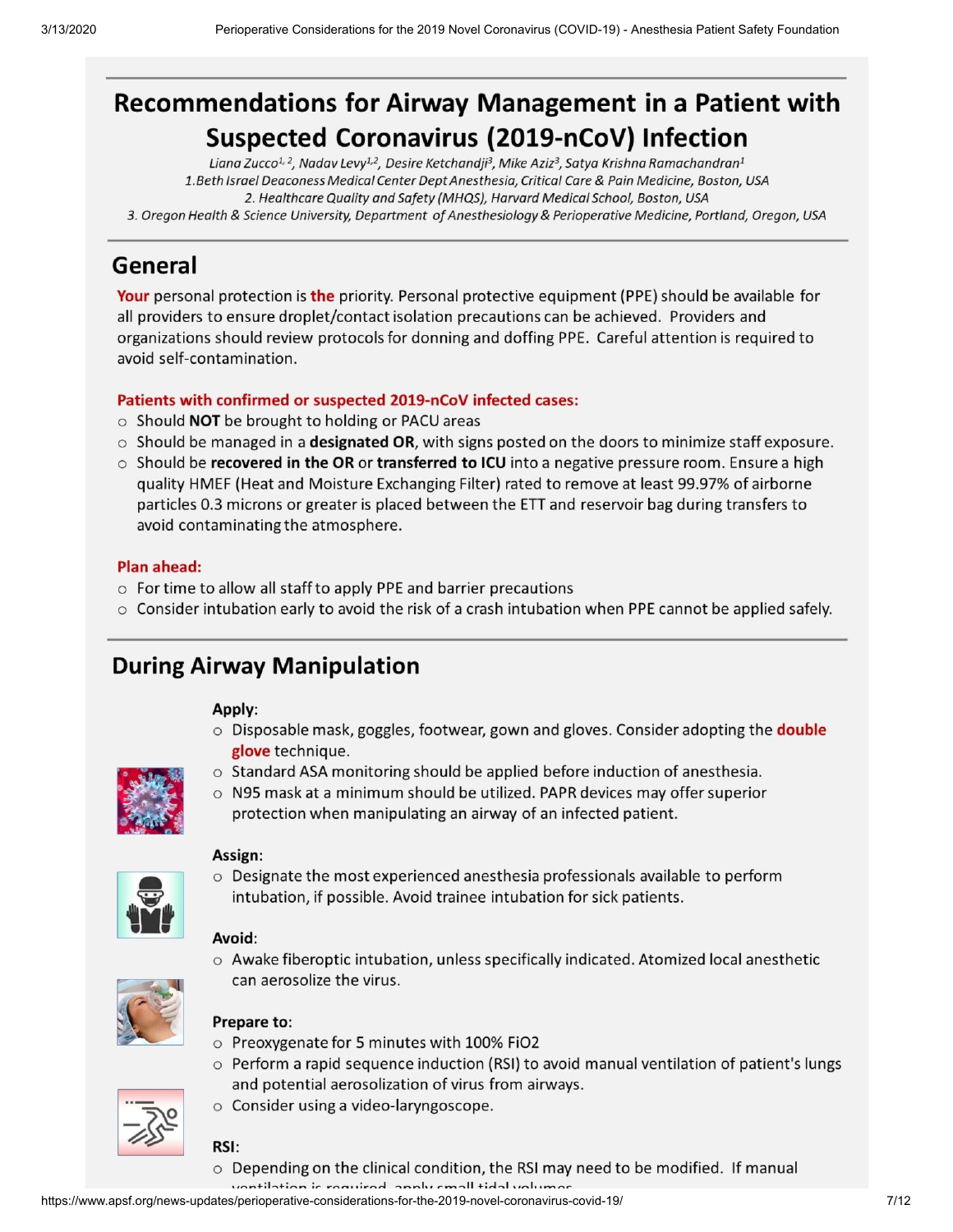3/13/2020 Perioperative Considerations for the 2019 Novel Coronavirus (COVID-19) - Anesthesia Patient Safety Foundation ventilation is required, apply sinal tidal volumes.

 $\circ$  Ensure there is a high quality HMEF (Heat and Moisture Exchanging Filter) rated to remove at least 99.97% of airborne particles 0.3 microns or greater placed in between the facemask and breathing circuit or between facemask and reservoir bag.

## Dispose:

Use:

- o Re-sheath the laryngoscope immediately post intubation (double glove technique)
- $\circ$  Seal all used airway equipment in a double zip-locked plastic bag. It must then be removed for decontamination and disinfection.

## Remember:

 $\circ$  After removing protective equipment, avoid touching your hair or face before washing hands.



Adapted from Kamming D, Gardam M, Chung F. I. Anaesthesia and SARS. Br J Anaesth 2003;90:715-18

[\(https://www.apsf.org/wp-content/uploads/news-updates/2020/apsf-coronavirus-airway-management](https://www.apsf.org/wp-content/uploads/news-updates/2020/apsf-coronavirus-airway-management-infographic.pdf)infographic.pdf)

## References:

- . Wang D, Hu B, Hu C, et al. Clinical Characteristics of 138 Hospitalized Patients With 2019 Novel Coronavirus-Infected Pneumonia in Wuhan, China. Journal of the American Medical Association 2020. Published online ahead of print. doi:10.1001/jama.2020.1585
- . Fuk-Woo Chan J, Yuan S, Kok K-H, et al. A familial cluster of pneumonia associated with the 2019 novel coronavirus indicating person-to-person transmission: a study of a family cluster. Lancet. 2020;6736(20):1-10. doi:10.1016/S0140-6736(20)30154-9
- . Huang C, Wang Y, Li X, et al. Clinical features of patients infected with 2019 novel coronavirus in Wuhan , China. Lancet. 2020;6736(20):1-10. doi:10.1016/S0140-6736(20)30183-5
- . Phan LT, Nguyen T V, Luong QC, et al. Importation and Human-to-Human Transmission of a Novel Coronavirus in Vietnam. N Engl J Med. 2020;(Panel D). doi:10.1056/NEJMc2001272
- . CDC: Centers for Disease Control and Prevention. 2019 Novel coronavirus, Wuhan, China: 2019-nCoV situation summary. January 28 2020. https://www.cdc.gov/coronavirus/2019-ncov/index.html [\(https://www.cdc.gov/coronavirus/2019-ncov/index.html\)](https://www.cdc.gov/coronavirus/2019-ncov/index.html) (Accessed February, 1 2019)
- . Centers for Disease Control and Prevention. Interim guidance for healthcare professionals: criteria to guide evaluation of patients under investigation (PUI) for 2019-nCoV. 2020. https://www.cdc.gov/coronavirus/2019 ncov/hcp/clinical-criteria.html [\(https://www.cdc.gov/coronavirus/2019-ncov/hcp/clinical-criteria.html\)](https://www.cdc.gov/coronavirus/2019-ncov/hcp/clinical-criteria.html) (Accessed February 2, 2020)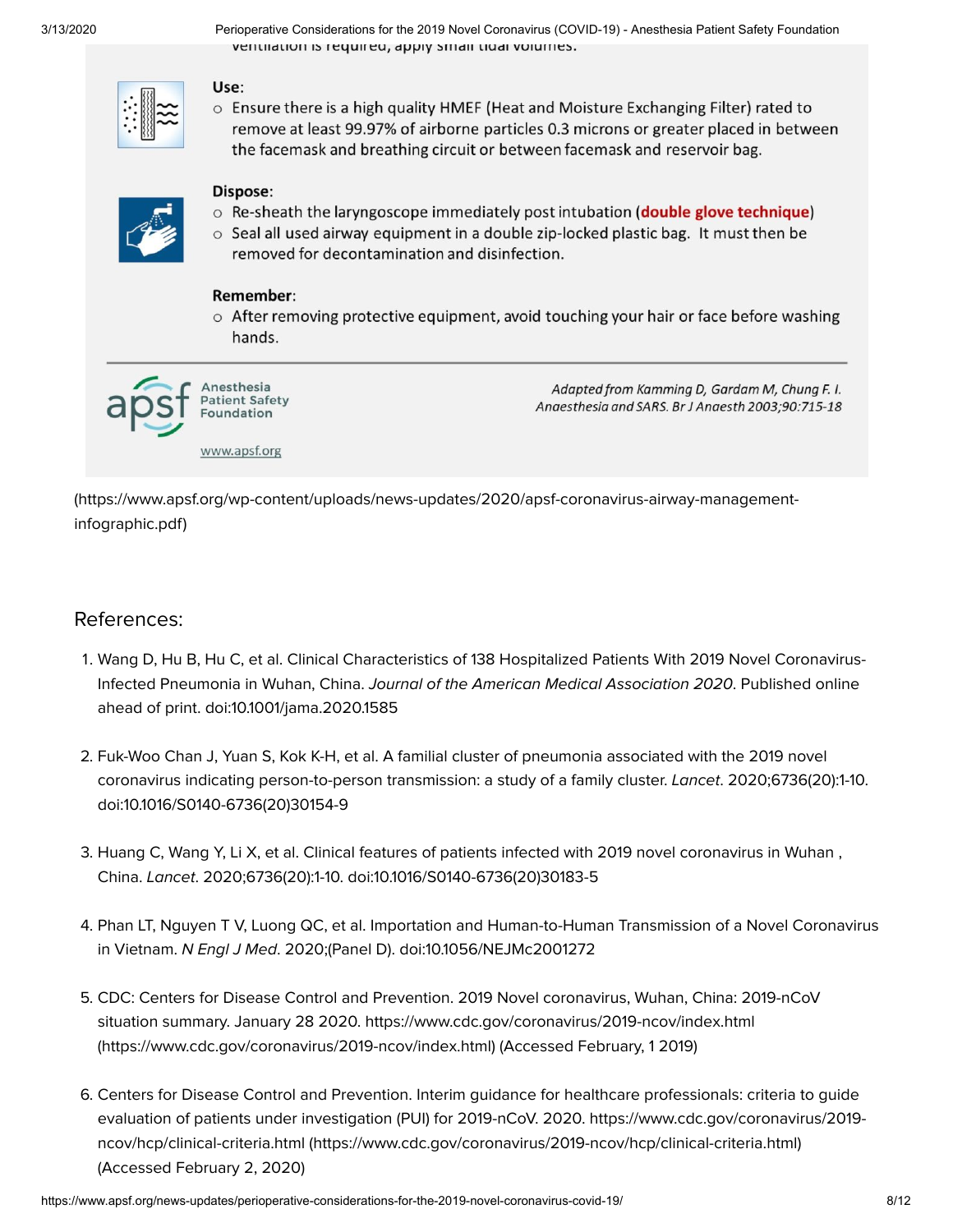- 7. Medical A. British journal o f anaesthesia. Anesth Analg. 2004;92(1):1-3. doi:10.1093/bja/aeh173
- . Booth CM, Matukas LM, Tomlinson GA, et al. Clinical Features and Short-term Outcomes of 144 Patients with SARS in the Greater Toronto Area. J Am Med Assoc. 2003;289(21):2801-2809. doi:10.1001/jama.289.21.JOC30885
- . Kamming D, Gardam M, Chung F. Editorial I. Anaesthesia and SARS. Br J Anaesth. 2003;90(6):715-718. doi:10.1093/bja/aeg173
- . Caputo KM, Byrick R, Chapman MG, Orser BA, Orser BJ. Intubation of SARS patients: Infection and perspectives of healthcare workers. Can J Anesth. 2006;53(2):122-129. doi:10.1007/BF03021815
- 11. Rowlands J, Yeager MP, Beach M, Patel HM, Huysman BC, Loftus RW. Video observation to map hand contact and bacterial transmission in operating rooms. Am J Infect Control. 2014;42(7):698-701. doi:10.1016/j.ajic.2014.02.021
- 12. Loftus RW, Koff MD, Birnbach DJ. The Dynamics and Implications of Bacterial Transmission Events Arising from the Anesthesia Work Area. Anesth Analg. 2015;120(4):853-860. doi:10.1213/ANE.0000000000000505
- . Munoz-Price LS, Bowdle A, Johnston BL, et al. Infection prevention in the operating room anesthesia work area. Infect Control Hosp Epidemiol. 2019;40(1):1-17. doi:10.1017/ice.2018.303
- 14. Birnbach DJ, Rosen LF, Fitzpatrick M, Carling P, Arheart KL, Munoz-Price LS. A new approach to pathogen containment in the operating room: Sheathing the laryngoscope after intubation. Anesth Analg. 2015;121(5):1209-1214. doi:10.1213/ANE.0000000000000854

# About APSF

**Patient Safety Initiatives [\(https://www.apsf.org/patient-safety-initiatives/\)](https://www.apsf.org/patient-safety-initiatives/)**

**Mission and Vision Statements [\(https://www.apsf.org/about-apsf/mission-and-vision-statements/\)](https://www.apsf.org/about-apsf/mission-and-vision-statements/)**

**Foundation History [\(https://www.apsf.org/about-apsf/foundation-history/\)](https://www.apsf.org/about-apsf/foundation-history/)**

**Board & Committees [\(https://www.apsf.org/about-apsf/board-committees/\)](https://www.apsf.org/about-apsf/board-committees/)**

**Social Media Ambassadors [\(https://www.apsf.org/about-apsf/board-committees/social-media](https://www.apsf.org/about-apsf/board-committees/social-media-ambassadors/)ambassadors/)**  $\blacktriangledown$ 

**News & Updates [\(https://www.apsf.org/news-updates/\)](https://www.apsf.org/news-updates/)**